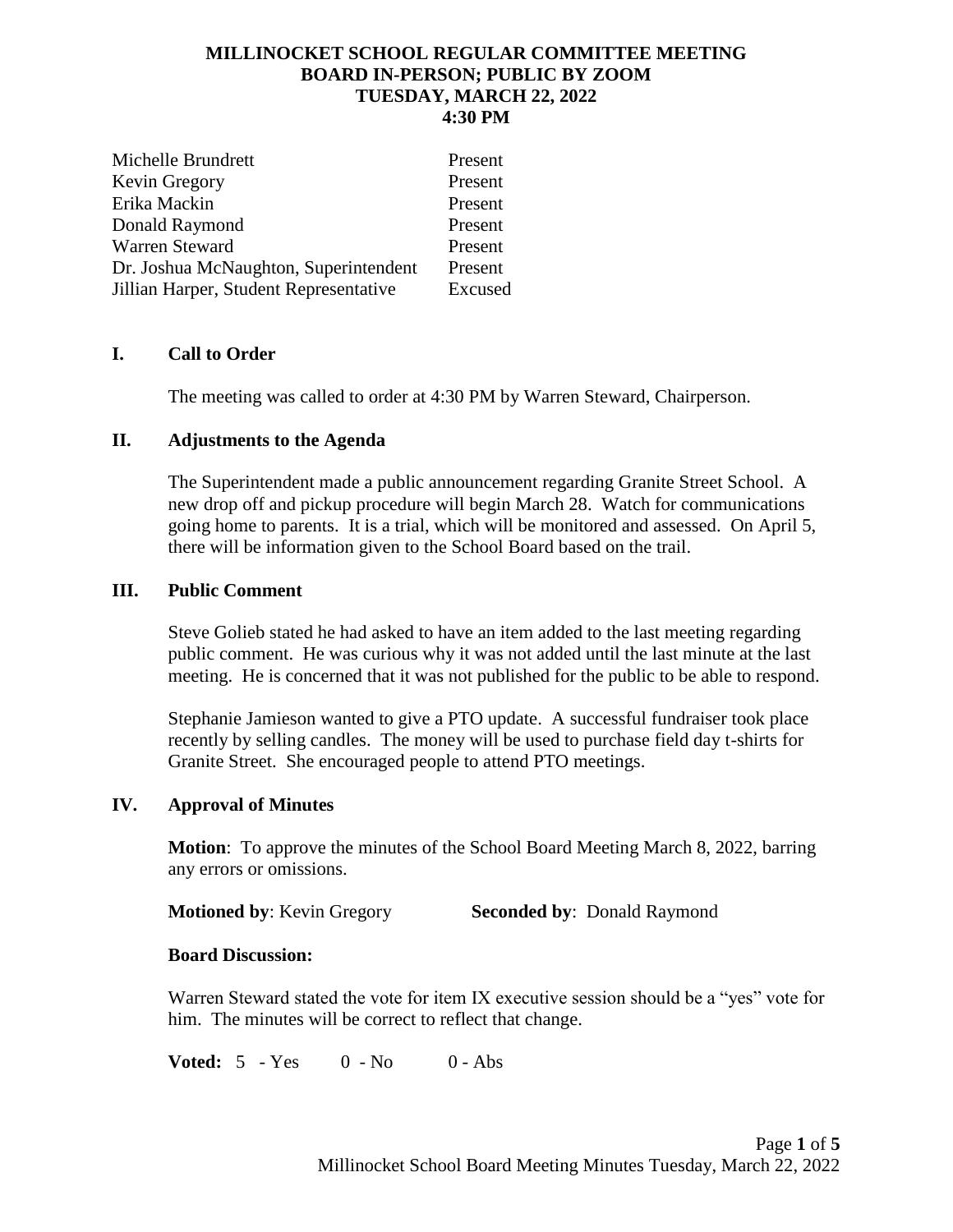## **V. Payroll Warrant**

**Motion:** It was moved to direct the Superintendent of Schools to authorize payment by the Town Treasurer to each party listed herein, the sum set against each name contained in School Payroll Warrant #22-20 in the amount of \$157,208.19 on March 24, 2022 and MainePERS #22-9 in the amount of \$36,238.65 on March 11, 2022.

**Motioned by**: Erika Mackin **Seconded by**: Michelle Brundrett

## **Board Discussion:**

None

**Voted:** 5 - Yes 0 - No 0 - Abs

# **VI. Payable Warrant**

**Motion:** It was moved to direct the Superintendent of Schools to authorize payment by the Town Treasurer to each party listed herein, the sum set against each name contained in School Payable Warrant #22-28 in the amount of \$32,448.16 and #22-29 in the amount of \$201,847.22 on March 24, 2022.

**Motioned by**: Donald Raymond **Seconded by**: Michelle Brundrett

## **Board Discussion:**

None

**Voted:** 5 - Yes 0 - No 0 - Abs

# **VII. Notification of New Hires**

Jessica Freeman has been hired as a Food Service Assistant at step 1 with a salary of \$12.75 (increased from \$12.60 due to minimum wage increase).

The Superintendent has approved the following in-house transfers for 2022-2023:

Margo Stevens from Grade 6 Teacher to Junior High Science Teacher

Anna Loome from Junior High English Teacher to High School English Teacher

# **VIII. To see if the Board will enter into Executive Session 1 MRSA § 405(6)(D) labor contract negotiations**

**Motion:** To enter into executive session pursuant to 1 MRSA § 405(6)(D) labor contract negotiations with Samuel Hiscoe

**Motioned by: Donald Raymond Seconded by: Kevin Gregory**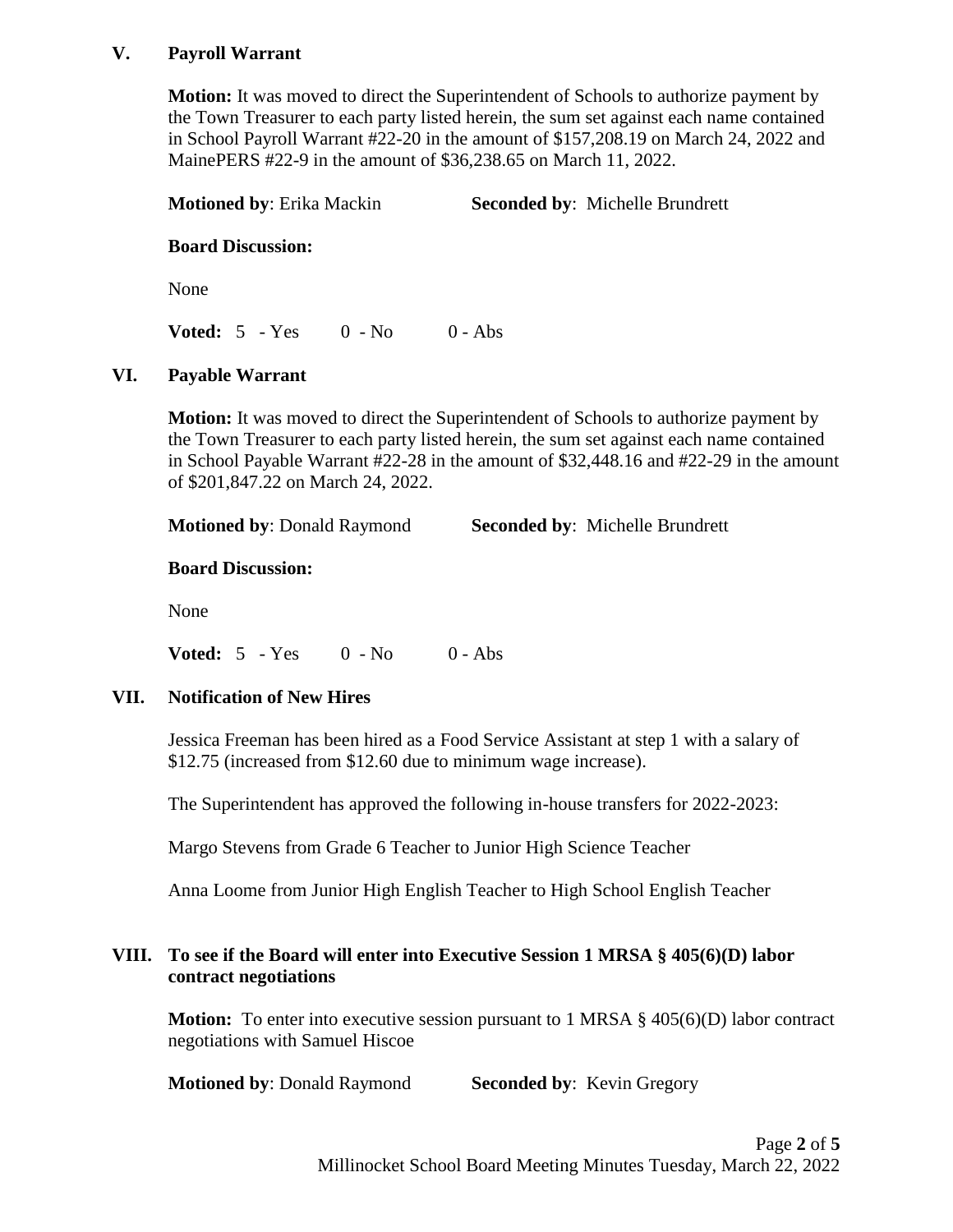### **Board Discussion:**

None

**Voted:** 5 - Yes 0 - No 0 - Abs

**Time In**: 4:43 PM. **Time Out**: 5:00 PM

### **Result of executive session:**

**Motion:** To approve the PreK-5 Principal contract for Samuel Hiscoe as presented.

**Motioned by: Kevin Gregory Seconded by: Donald Raymond** 

#### **Board Discussion:**

The wording of "Interim" is removed, 3 year contract with discussion of salary increase due to being the lowest paid elementary principal in the area, and 2 doctoral classes paid by the school department.

**Voted:** 5 - Yes 0 - No 0 - Abs

## **IX. To see if the Board will enter into Executive Session 1 MRSA § 405(6)(D) labor contract negotiations**

**Motion:** To enter into executive session pursuant to 1 MRSA § 405(6)(D) labor contract negotiations with Joshua Deakin

**Motioned by: Kevin Gregory Seconded by: Donald Raymond** 

#### **Board Discussion:**

None

**Voted:** 5 - Yes 0 - No 0 - Abs

**Time In**: 5:06 PM **Time Out**: 5:11 PM

#### **Result of executive session:**

**Motion:** To approve the Business Manager contract for Joshua as presented.

**Motioned by: Kevin Gregory Seconded by: Donald Raymond** 

## **Board Discussion:**

None

**Voted:** 5 - Yes 0 - No 0 - Abs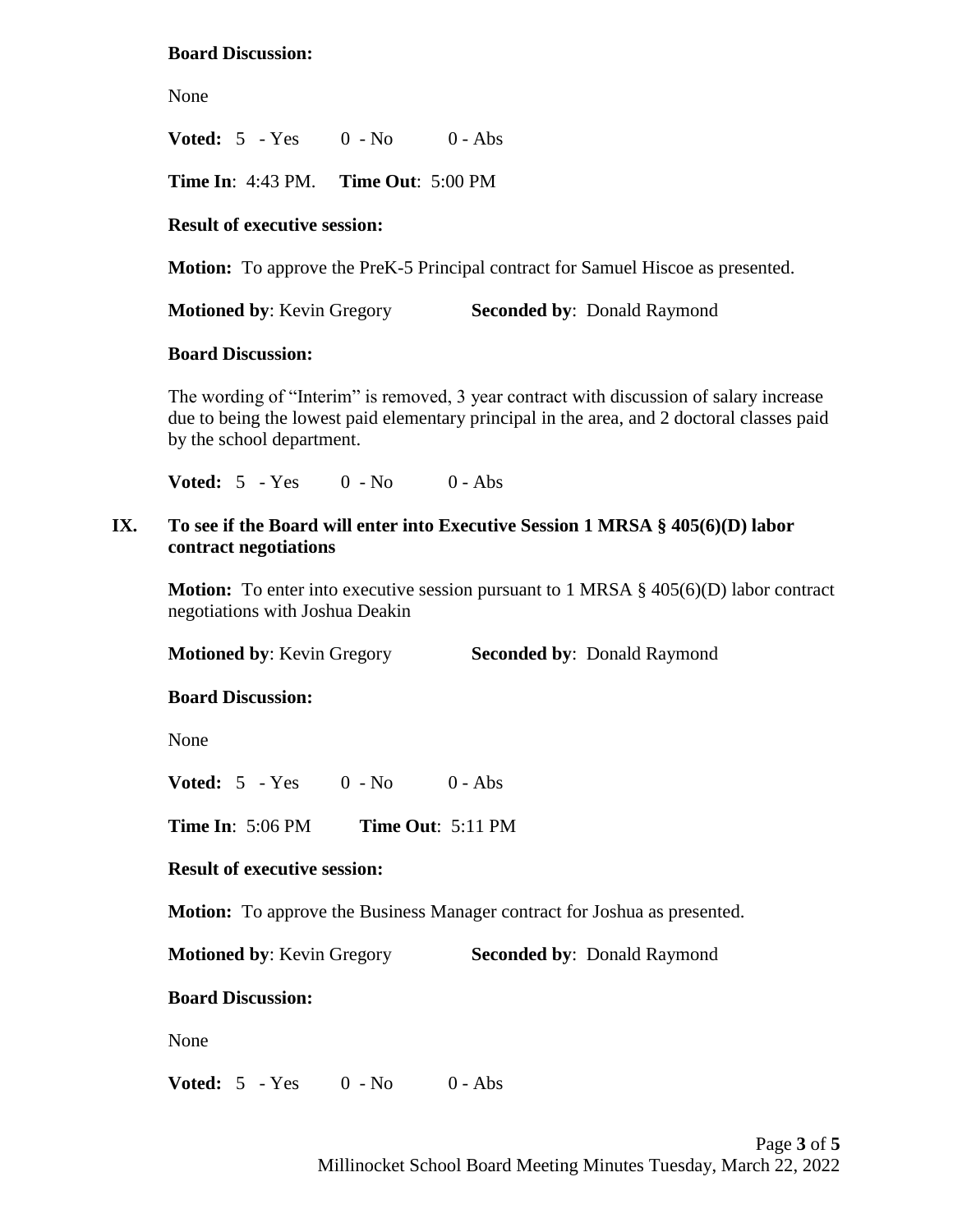# **X. To see if the Board will enter into Executive Session 1 MRSA § 405(6)(D) labor contract negotiations**

**Motion:** To enter into executive session pursuant to 1 MRSA § 405(6)(D) labor contract negotiations with Cody Clinton

**Motioned by: Kevin Gregory <b>Seconded by:** Donald Raymond

### **Board Discussion:**

None

**Voted:** 5 - Yes 0 - No 0 - Abs

**Time In**: 5:16 PM **Time Out**: 5:30 PM

### **Result of executive session:**

**Motion:** To approve the Technology Director contract for Cody as presented.

**Motioned by: Kevin Gregory <b>Seconded by:** Donald Raymond

### **Board Discussion:**

The contract changed from Technology Coordinator to Director of Technology, discussion of wages and savings on technology support.

**Voted:** 5 - Yes 0 - No 0 - Abs

# **XI. To see if the Board will enter into Executive Session 1 MRSA § 405(6)(E) legal rights and duties of school unit discussion**

**Motion:** To enter into executive session pursuant to 1 MRSA § 405(6)(E) to consult with legal counsel regarding legal rights and duties of the School Department related to school bank accounts with Attorney Gregory Im from Drummond Woodsum.

**Motioned by: Kevin Gregory Seconded by: Donald Raymond** 

#### **Board Discussion:**

None

**Voted:** 5 - Yes 0 - No 0 - Abs

**Time In**: 5:31 PM **Time Out**: 6:37 PM

#### **Result of executive session:**

No action as result of executive session